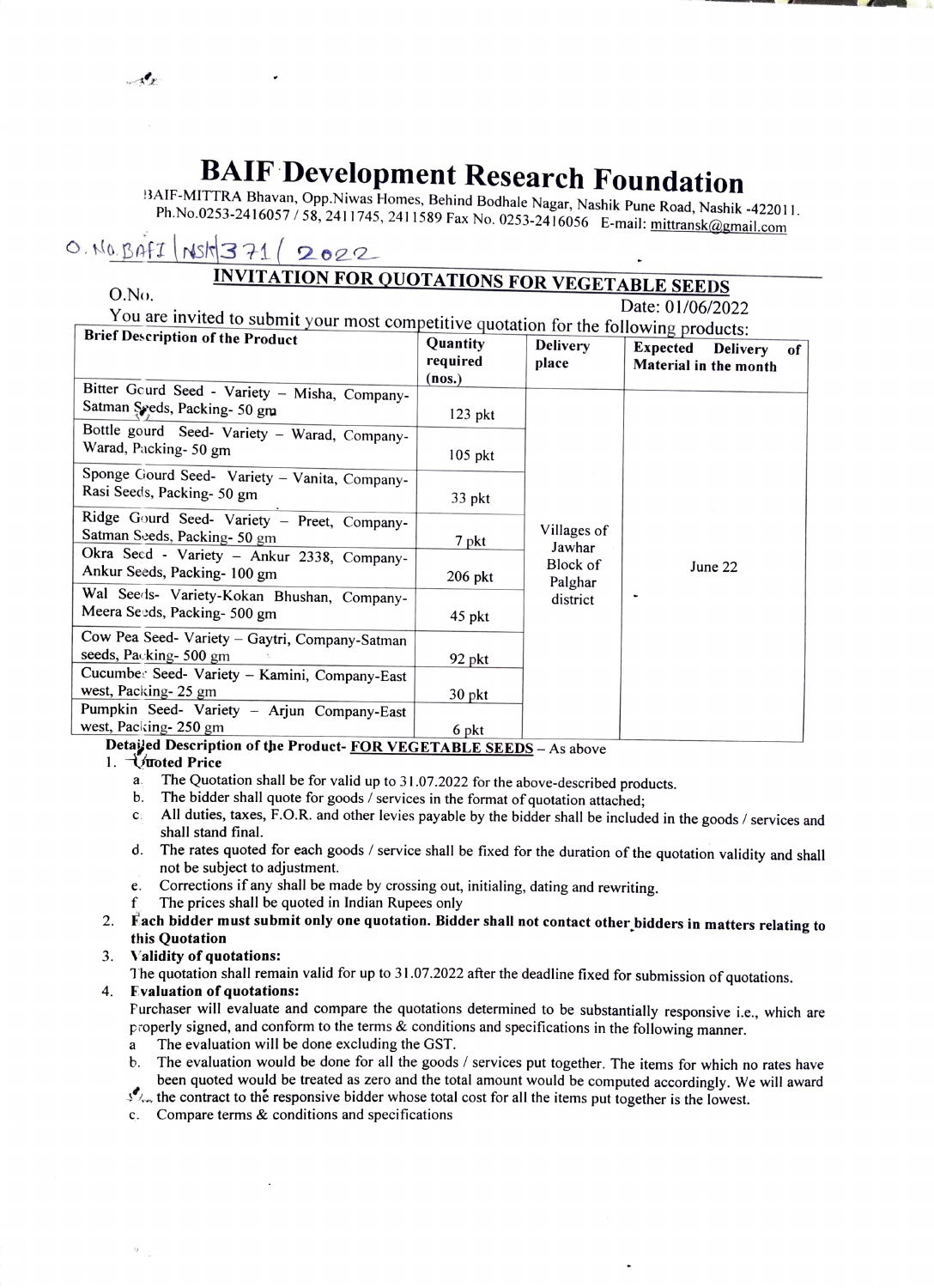- 
- SACA and of contract:<br>
a. Purchaser will award the contract to the bidder whose quotation has been determined to<br>
be substantially responsive and who has offered the lowest price as per Para 4(b) above.<br>
b. Purchaser prio
	- and to cancel the bidding process and reject all quotations at any time prior to the award of the contract.
- 6. Payment shall be made immediately within 15 days after delivery of goods/services.
- 
- 
- 7. Normal immediately within 15 days after delivery of goods/services. commercial guarantee/ warranty shall be applicable to the 8. Submission supplied goods/ services of quotations: Sealed Envelope mentioning" Seeds 9 on it.
	- Last date of Submission is. 9. 166. 22 latest by 5:30 p.m.
		- Address: Purchase Department, BAIF Development Research Foundation', BAIF-MITTRA Bhavan, Opp.Niwas Homes, Behind Bodhale Nagar, Nashik Pune Road, Nashik 422011.

We look forward to receiving your quotations.<br>Note- You have to register your firm on – https://goo.gl/forms/m7lTz2K33q7mGtqx2

Yours Sincerely,

 $0.8.8001$ V.B.Dyasa Regional Director BAIF Encl.: Format of Quotation